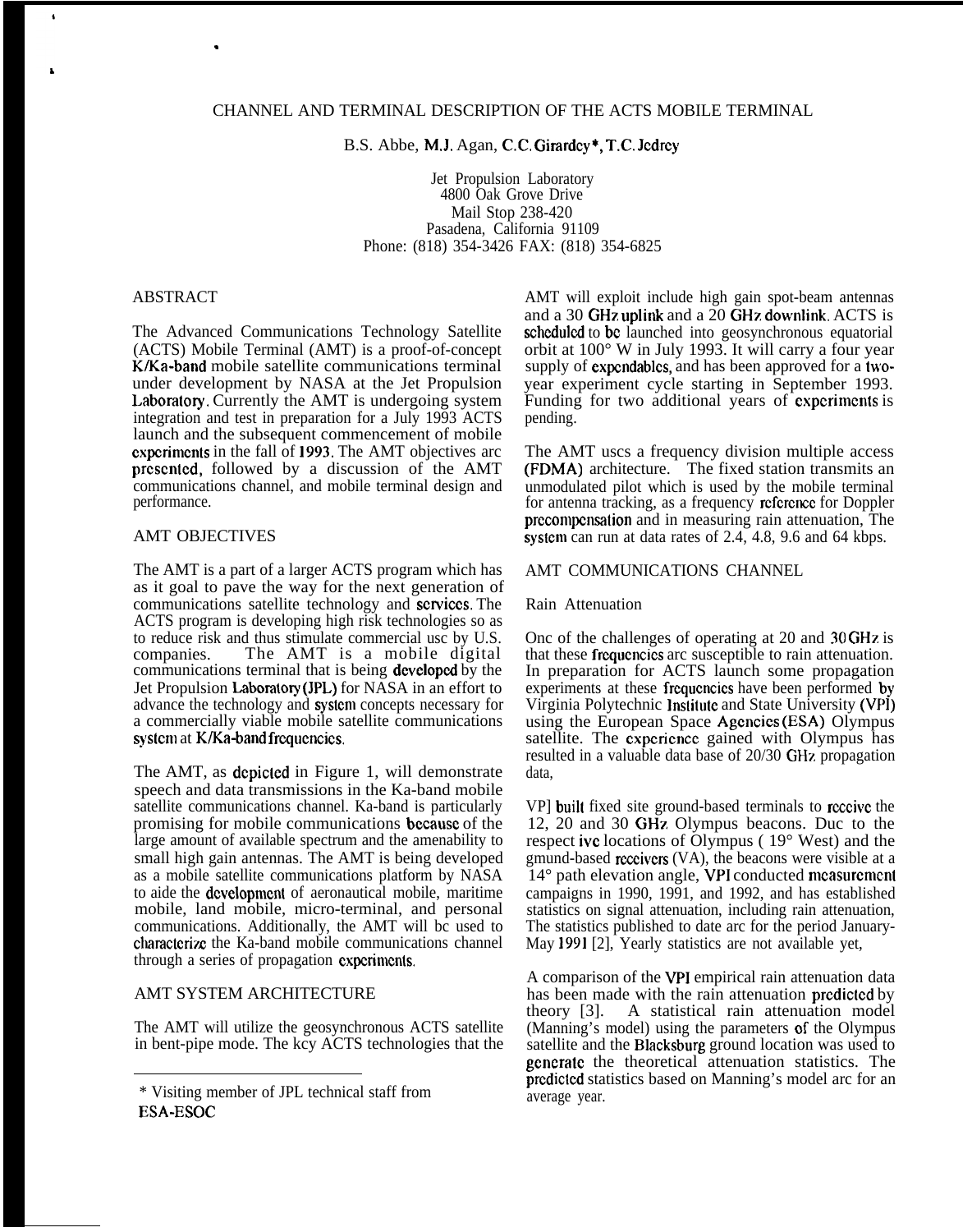Although the comparison of both the predicted and empirical data sets can only be indicative, mainly because the statistics have been established for different lengths of time, the comparison is still a valuable attempt to validate Manning's model with actual data, as it is the only experimental data available to date.

.

.

Both sets of data, predicted and empirical data sets, are analyzed in detail in  $[2]$  and  $[3]$ . The worst month case statistics derived by VPI were obtained for March and May 1991. The data demonstrates that for 94% of a month time (worst month case), the rain attenuation did not excccd 3 dB at 30 GHz and ldB at 20 GH7., 970/. of the time the rain attenuation did not exceed 5 dB at 30 GHz and 2.5 dB at 20 GHz. 98% of the time the rain attenuation did not exceed 8 dB at 30 GHz and 3,6 dB at 20 GHz. These data points indicate how rapidly the attenuation **level** increases with the link availability. Manning's yearly model predicts attenuations that arc lower by 3.5 **dB** and 1.6 **dB** respectively, for a link availability of 980A.

The empirical VPI data obtained for the five month period, January-May 1991, which intuitively shows less attenuation than the worst-month data, matches the yearly Manning model better. At lower attenuation levels (less than 5 dB) the empirically derived rain attenuation is more severe than predicted, and at larger attenuation levels, it is less severe.

ACTS is located at 100" West Iongitudc; its ground-based terminals will operate at an elevation angle of at least 30°. Rain attenuation will therefore be less severe than for Olympus, duc to the shorter propagation path through the atmosphere. The simulation based on Manning's model has been run for ACTS, at various locations representing the different climates and rain conditions in the US. The data demonstrates that, for a link availability of 98% of an average year, the attenuation will theoretically not cxcecd 1.2 dB at 30 GHz, and 1 dB at 20 GHz.

#### **Shadowing**

A mobile satellite systcm like the AMT is affcctcd by shadowing and multipath propagation duc to roadside obstacles and terrain conditions. The dcgrcc of shadowing depends on the intersecting path length with roadside obstacles. Many parameters affect the intersecting path, like path elevation angle, azimuth direction to the satcllite, nature and geometry of the obstacle (tree, utility pcdc), obslaclcs setback from the road, lane and direction driven, size and type of road driven (rolling/flat, straight/road bends), etc. Also, the antenna pattern, the environment, rural/suburban, the season, and the frequency, affect the **dcgree** of shadowing,

No data is currently available on Ka-band shadowing effects. However, research and experiments on shadowing have been conducted at UHF(870 GHz) and L-band  $(1.5)$ GHz)[4]. These measurements have been used to quant ify the in fluence of the system variables on the degree of shadowing and to assess the statistics of shadowing as a function of these variables.

Although the measurements have not been carried out at Ka-band, a fcw important conclusions can be drawn from the L-band data that are of importance for the AMT experiment, The stat istics presented here were obtained at L-band, and as **such,** define the lower shadowing limit at Ka-band,

1) An increase/dccrcasc of 20° in the path elevation angle  $(40" - 600)$ , will significantly reduce/increase respectively the degree of shadowing, by 7.5 dB at the 2% link outage probability Icvcl [4].

2) Driving on the lane which is the farther away from the roadside obstacle can rcducc shadowing significantly. The farther away the vehicle is from the obstacle, the shorter will bc the intersecting path with the obstacle, thereby reducing the dcgrcc of shadowing. Also, the wider the road is, the larger will be the improvement. The data analyzed here demonstrated at the  $1\%$  probability level, a 2.5 dB reduction on a wide road with trees, and a 4 dB reduction on a narrow road with utility poles [3].

3) Fades Were calculated **Up to** 10 to 15 dB and 1 to 8 dB at the **1%** and **10%** probability its, respectively [4]. These results were obtained with a low-gain antenna systcm using ETS-V (elevation angle 51 "). Fades for the "high gain antenna mode", were calculated up to 25 **dB** at the **1%** probability level.

## Doijplcr, **frequency offset, and Doppler rate**

A significant impairment to AMT communications is the frequency offset introduced by the various oscillator instabilities throughout the link and the Doppler and Doppler rate introduced by vchiclc motion. Typical vehicular induced Doppler frequency offsets and Doppler rates can approach 3 kHz and 370 Hz/sec respectively if they arc not compensated for. Oscillator instabilities can raise the total frequency offset to 10 kHz. or greater depending on how often the systcm oscillators arc calibrated.

## **Phase Noise**

The phase noise of the AMT communications channel, though not an inherent problcm of Ka-band communications, is a serious impairment that the AMr must ovcrcomc. The ACTS communication payload, having been designed for high rate transmissions, possesses very low phase noise (-108 dBc/Hz) at frequency offsets of 1 MHz, It has, however, a high phase noise specification closer to the carrier (-52 dBc/Hz at 1 kHz) which is problematic for low bit rate communications like the AMT. The AMT modulation schcmc must bc designed such to minimize the degradation duc to this phase noise.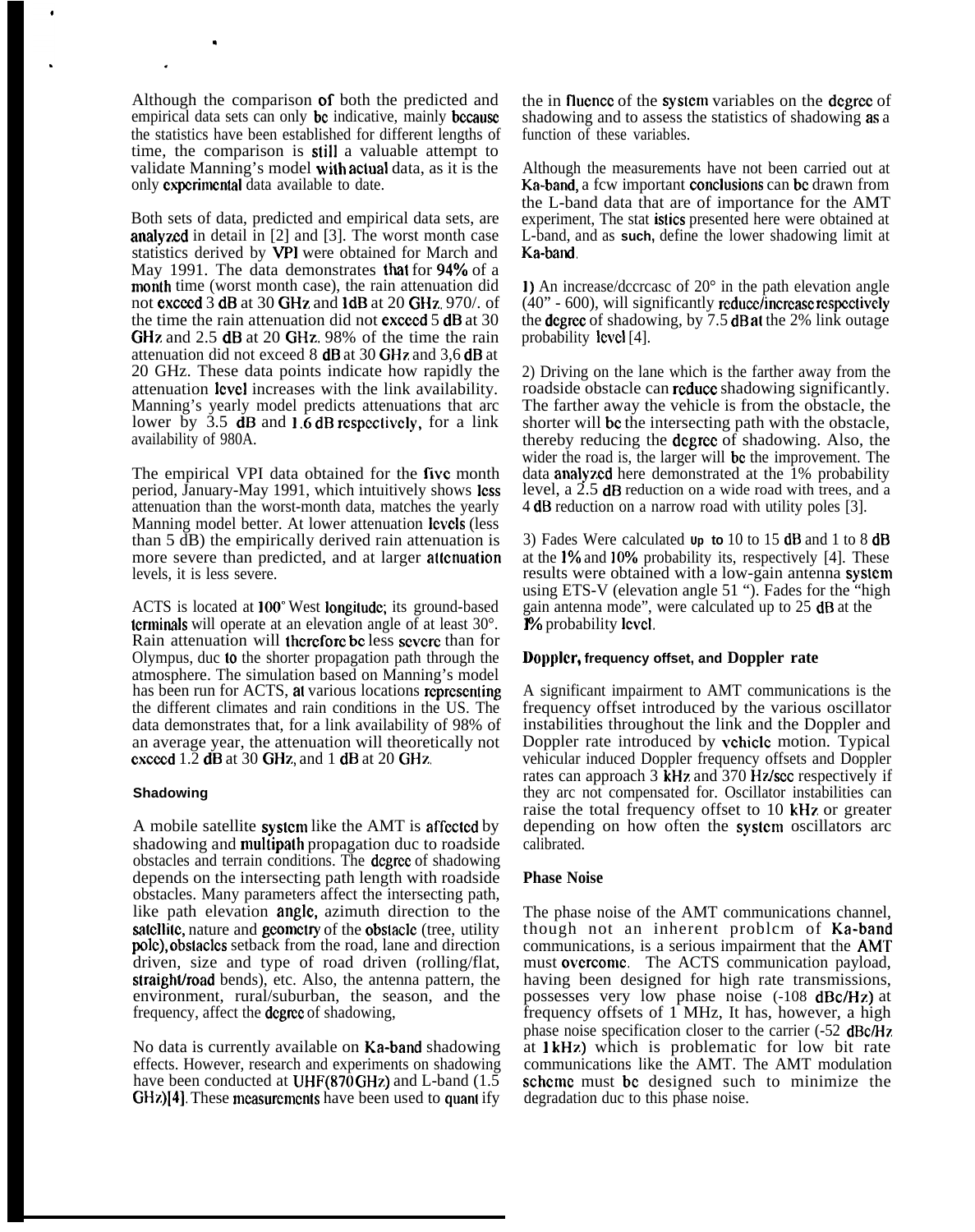## **AMT DESIGN AND PERFORMANCE**

\*

●

A block diagram of the AMT is prcscntcd in Figure 2. Dcscriplions of each of the subsystems follows. A key feature of the AMT that is interwoven among several of the subsystems is the rain compensation algorithm (RCA) [6]. The basic premise of the RCA is that by lowering the data rate from 9.6 kbps to 4.8 or 2.4 kbps in the advent of a rain event, the link margin can bc increased by approximately 3 dB and 6 dB, respectively. The RCA is a novel algorithm by which the AMT is able to dynamically adjust the data rate to help mitigate the effects of rain attenuation. The RCA utilizes pilot power measurements at the mobile terminal and satellite beacon power mcasurcmcnts at the fixed terminal to dctcrminc rain attenuation, The rain attenuation information is communicated to both terminals through the AMT communications protocol [7] and a conflict free decision as to whether the data rate should bc lowered or raised is made.

The link budgets for both the forward and return links are prcscntcd in Table 1, and include actual measured subsystcm performance to the extent possible. A photograph of the mobile terminal is shown in Figure 3,

## **Speech Codec**

**Thc** speech codcc converts input analog speech signals to a compressed digital representation at data ralcs of 2.4, 4.8 and 9.6 kbps, with monotonically improving voice quality. The 2.4 kbps compression algorithm is the government standard LPC-1 $\hat{O}$ , the 4.8 kbps algorithm is the proposed CELP government standard, and at 9.6 kbps an MRELP algorithm is adopted. Data rate switches are performed upon command from the TC based on RCA information or upon user command. Data rate switching is **performed** with no user intervention and "on-the-fly" to have minimal impact on the continuity of the link. Finally, the **codcc** is capable of interfacing to the Public Switched Tclcphonc Network (PSTN). For example, the user at the mobile terminal can place a call to a telephone anywhere in CONUS.

## **Terminal Cent roller**

The terminal controller is the brain of the terminal. It contains the algorithms that translate the communications protocol into the operational procedures and interfaces among the terminal subsystems. For example, it executes the timing and handshake procedures for the interaction among the speech coder, modcm, user intcrfacc, and any external device (data source or sink) during link setup, relinquishment, or data rate change. The TC also contains the RCA routines and is responsible for executing thcm. The TC also has control over the operation of the IF and RF electronics and maintains high-level control over the antenna platform. The TC in addition is responsible for providing the user with a system monitoring capability and supports an interface to the data acquisition systcm (DAS). Finally, the TC will support the test functions required during experimentation, such as bit stream gcncratiom correlation and bit crmr counting.

## **Modem**

The baseline AMT modcm will implement a simple but robust DPSK scheme with rate 1/2 convolutional coding and interleaving. The driver here is to minimize the impact of the phase noise of ACTS on the performance of the modulation schcmc . The performance of the modem at a data rate of 9.6 kbps is a bit error rate (BER) of  $10<sup>3</sup>$ at an  $E_b/N_o$  of 6.6 dB in AWGN with frequency offsets and including modcm implementation losses. The modcm has been designed to handle frequency offsets of  $+/-$  10.0 kHz without additional degradation. Simulations have determined that up to  $1.0$  dB of degradation duc to ACTS phase noise could bc experienced. Alternate pseudo-cohcrcnt BPSK modulation schemes wherein link synchronization information is **imbedded** into the data channel were explored for possible Eb/No performance gains, but the performance was found to bc seriously degraded in the prcscncc of phase noise. In addition to the 2.4, 4.8 and 9.6 kbps rates the modcm will be designed to handle up to 64 kbps for the demonstration of high quality digital audio and slow scan compressed video on the forward link. Essential to the modcm design is a built-in robustness to deep, short-term shadowing. The modcm will "free-wheel", i.e., not loose synchronization through a signal outage caused by road-side trees and will reacquire the data as rapidly after such a drop-out,

## **IF** Converter

The IF up/down converter translates between 3.373 and a lower 70 MHz. IF at the output/input of the modcm. A kcy function of the IF convcrtcr is pilot tracking and Doppler pre-compensation. The down-converted pilot is tracked in a phase-locked loop and used as a frequency reference in the mobile terminal. The tracked pilot is also proccsscd in analog hardware and mixed with the upconvcrtcd data signal from the modcm to prc-shift it to offset the Doppler on the **rcturn** link, The IF converter provides the TC and antenna subsystcm with pilot signal strength for RCA and antenna pointing operation rcspcctivcly. Finally the pilot in-phase and quadrature components arc provided to the DAS for link characterization.

#### **RF** Converter

Preceding (or following) the antenna the RF up (down) convcrtcr will convert an IF around 3.373 GHz to (from) 30 (20) GHz for transmit (rcceivc) purposes. The choice of the 3.373 GHz IF band is dictated by compatibility with the fixed station RF hardware to bc used at NASA LcRC during demonstration. For the passive reflector antenna, the RF up-convcrtcr will also provide the antenna with sufficient power on the transmit signal through the usc of a TWTA,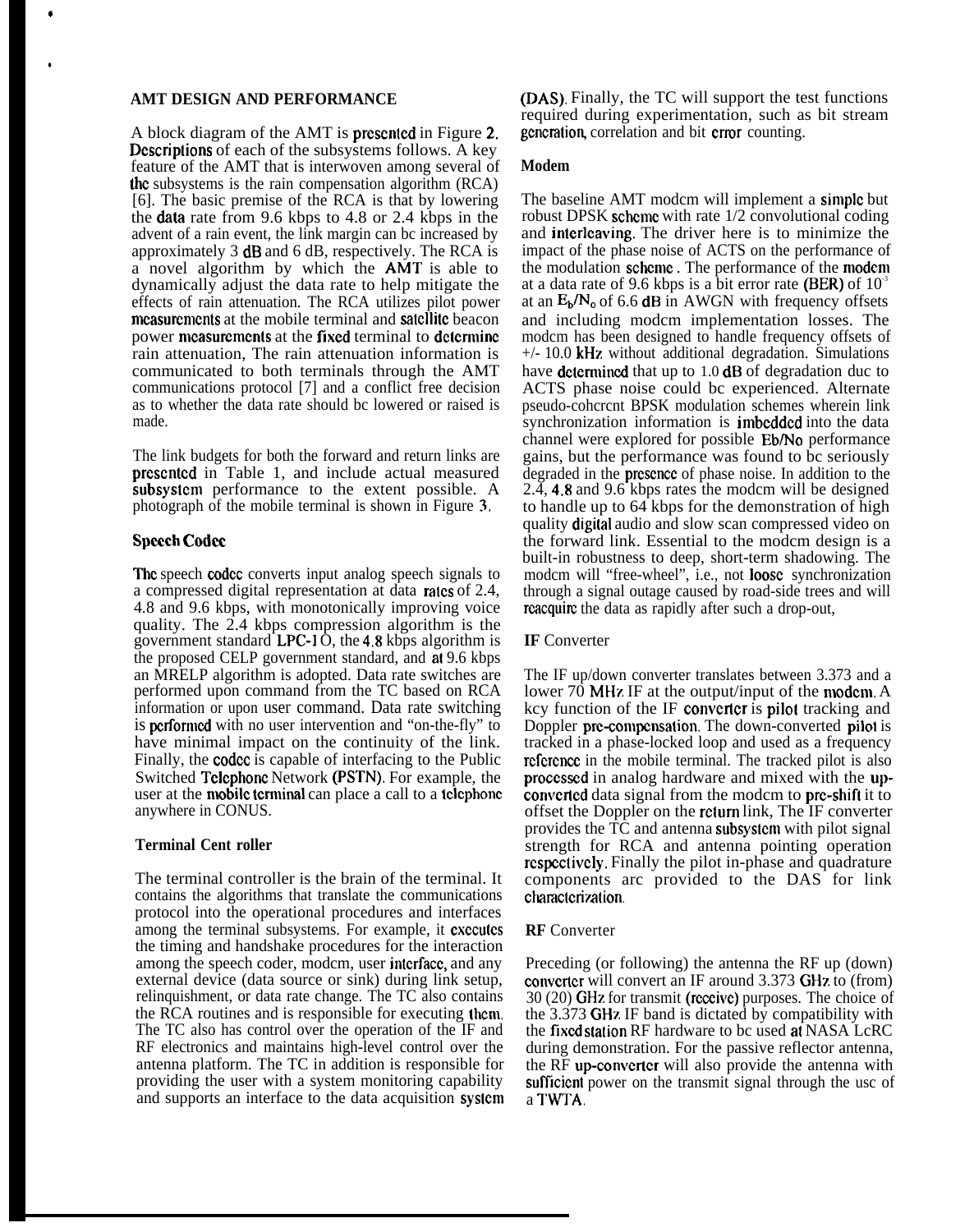## **Antennas**

The vehicle antenna is a critical **Ka-band** technology **item** in the AMT. Two types of antennas arc being developed, The first is a "passive" elliptical reflector-type antenna to be used in conjunction with a separate TWTA or a solid state power amplifier (SSPA), and the second is an "active" array antenna with MMIC HPA's and LNA's integrated onto the array. Both antennas have their distinct advantages. The reflector is **simpler** and lcss risky and when a transmit power of  $1.5$  W or lcss is required dots not need the somewhat bulky TWTA, For higher data rate applications when a higher transmit power is required the reflector can be used with the TWTA. The active array, despite being more complex and risky to develop, exploits MMIC technology to overcome some of the losses in the Ka-band hardware. The integration of the amplifiers also leads to a smaller more conformal antenna assembly. The antenna will have a minimum EIRP of 22 dBW, G/T of -8 dB/K, and bandwidth of 300 MHz. Testing of the reflector antenna has found the actual minimum G/T to bc -6 dB/K. The reflector will reside inside an ellipsoidal water-repelling radomc of outside diameter 9" (at the base) and maximum height  $3.5$ ".

The antenna pointing system enables the antenna to track the 'katcllite for all practical vchiclc maneuvers. Either of the two antennas will be mated to a simple yet robust mechanical steering system. A scheme wherein the antenna will bc smoothly dithered about ik borcsight by about a dcgrcc at a rate of 2 Hz will bc used. The pilot signal strength measured through this dithering process will be used to compliment the inertial information dcrived from a simple turn rate sensor, The combination will maintain the antenna aimed at the satellite even if the satellite is shadowed for up to ten seconds. This mechanical pointing schcmc is onc of the benefits of migration to  $\bar{K}a$ -band. The considerably smaller mass and higher gain achievable relative to L-band make the mechanical **dithering scheme** feasible and obviate the need for additional RF components to support electronic pointing. The ncccssary processing will reside in the antenna controller.

#### **Data Acquisition System**

The DAS performs continuous measurement and recording of a wide array of propagation, communication link, and terminal parameters (e.g., pilot and data signal conditions, noise levels, antenna direction, vehicle velocity and heading, cIc.). The DAS also provides realtime displays of these parameters to aid the experimenters **in the** field.

## **CONCLUSIONS**

The ACTS mobile terminal is a proof-of-concept K/Kaband mobile satellite communications terminal that has been developed by JPL for NASA. The terminal has been

designed and the technology dcvclopcd to explore the potential of a future commercial satellite systcm at these frequencies. They key technical challenges arc to: 1) develop tracking, high-gain vehicular antennas, 2) design power **efficient** communications schemes, 3) compensate for high rain attenuation, 4) ovcrcomc high Doppler shifts and frequency uncertainties.

The AMT is currently undergoing system integration and test in preparation for a two year experimentation period starting in September 1993. U.S. industry has expressed significant interest in experimenting with the AMT as evidenced by the many planned experiments which are detailed in [8]. In addition a smaller derivative **system** is planned for broadband aeronautical experiments [9]. The goal of stimulating commercial usc of K/Ka-band for mobile satellite communications is being achieved and hopefully the end result will be a commercial satellite system at these frequencies.

#### REFERENCES

[1] "ACTS Mobile Terminal Modcm Functional Rcquircmcnts Document", AMT-017, Rcv 1.0, November 20, 1991.

[2] VIRGINIA POLYTECHNIC INSTITUTE AND STATE UNIVERSITY, Bradley Department of Electrical<br>Engineering, Blacksburg, Virginia 24061, Engineering, Blacksburg, Virginia 24061, "Comnwrnications and Propagation Experiments Using The Olympus Spacecraft - Analysis of Olympus Propagation Data for the Period January to May 1991", November 1992.

[3] C. Girardey, "The AMT Communication Channel", internal JPL document, AMT No. 48, 1993

[4] J. Goldhirsh, W. J. Vogel, "Propagation Effects for Land Mobile Satellite Systems: Overview of Experimental and Modeling Results", NASA Rcfcrcnce Publication 1274, February 1992.

[5] Khaled Dessouky and Thomas Jedrey, JPL, "The ACTS Mobile Terminal", Procccdings 14th AIAA Conference, March 22-26, 1992, Washington, DC.

[6] E. H. Satorius, "Rain Compensation Algorithm for the ACTS Mobile Terminal Systcm", JPL IOM no. AMT:331 .5-92 -094, Sept. 15, 1992.

[7] N. Lay and K Dessouky, "A Communication Protocol for Mobile Satellite Systems Affcctcd by Rain Attenuation", IEEE J. Selected Areas in Comrnun., vol. 10, no. 6, August 1992.

[8] B. Abbe, ct. al., "AMTS/AMT Experiments", IMSC 1993,

[9] B. Abbe, ct. al., "ACTS Broadband Aeronautical Experiment", ACTS Conference 1992.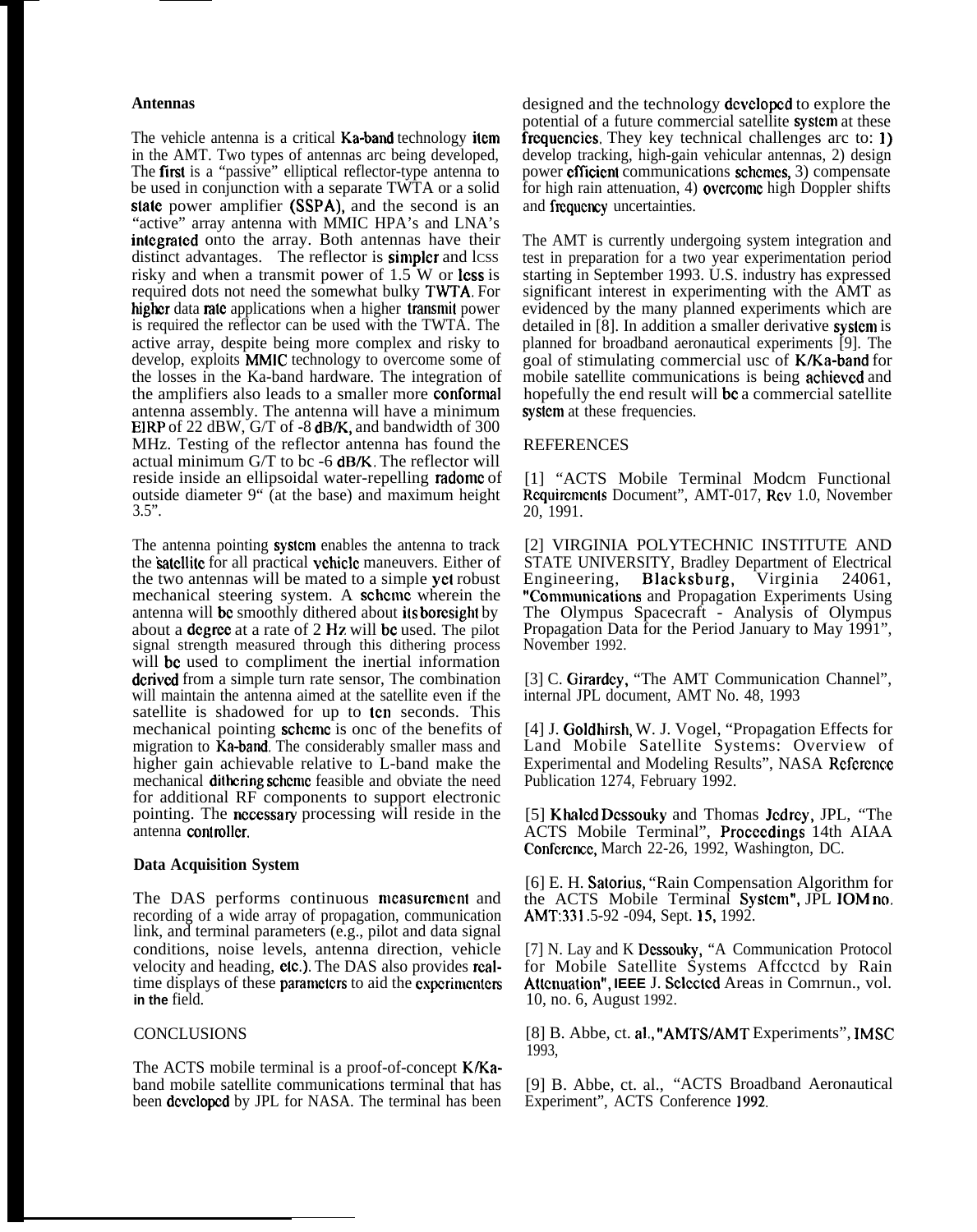

 $\bullet$ 

Figure 1 The AMT Experimental Setup



Figure 2 Block Diagram of the ACTS Mobile Terminal